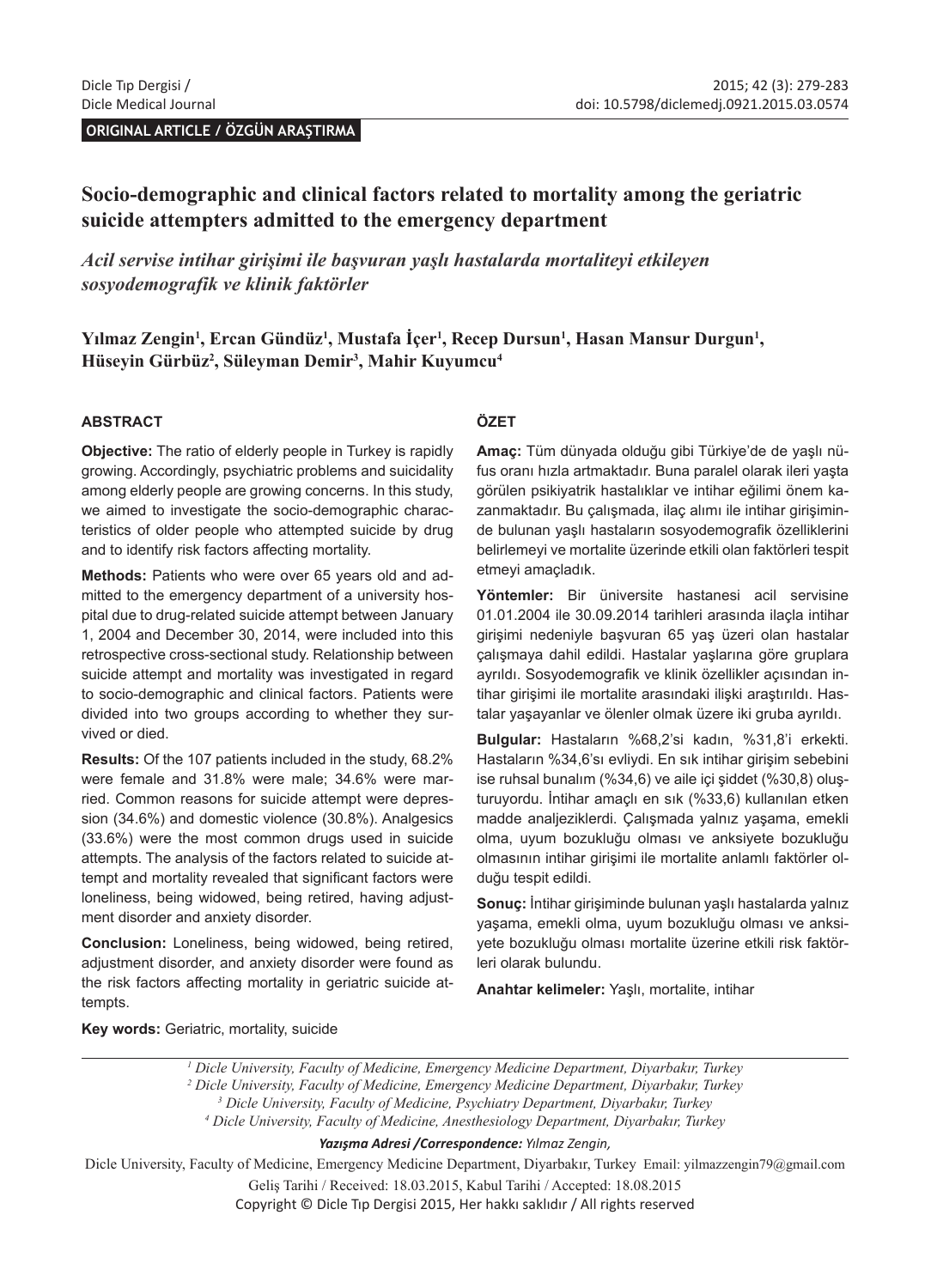### **INTRODUCTION**

Aging in humans is a physiological process of irreversible functional and physical changes that accumulate over time [1]. Onset of aging varies among societies and even among the individuals of a society depending on gender, level of education, economic conditions, and physiological and psychological age [2]. According to the aging report by the World Health Organization (WHO) (1998), old age is defined as the accumulation of disabilities and growing dependence on others, whereas the psychogeriatric old age period defines "old" as people aged 65 and older and "very old" as people aged 85 and older [3]. On the other hand, gerontologists break the old age period into categories: "young-old" (65– 74), "middle-old" (75–84), and "oldest-old" (85 and older) [4].

The ratio of elderly people in Turkey is rapidly growing, just as is the global ratio. Accordingly, psychiatric problems and suicide attempts in elderly are growing concerns, and geriatric suicidal behaviour has become a serious public health problem [2,5]. Major risk factors associated with suicide attempts in elderly include male gender, loss of spouse or close family members, loneliness and isolation, weak religious and family ties, being a member of a minority group, loss of economic and social status due to advancing age, and physical and mental illnesses [6,7].

Older people are less likely to attempt suicide than younger people and are more likely to complete suicide than younger people and the general population [8,9]. In this study, we aimed to investigate the socio-demographic characteristics of older people who attempted suicide by drug as well as the risk factors affecting mortality and the factors contributing to elderly suicide attempt.

### **METHODS**

Patients who were over 65 years old and admitted to the emergency department of a university hospital due to drug-related suicide attempt between January 1, 2004 and December 30, 2014, were included into this retrospective cross-sectional study. The study was approved by the ethical board (2014/393). Patients were divided into two groups according to whether they survived or died.

The patients who died before hospital admission, those under 65, those poisoned accidentally, and those with incomplete medical records were excluded from the study. The data was obtained from the patients' hospital records including age, gender, time of hospital admission, occupational status, level of education, marital status, number of dependents, residential area, life history, history of smoking, history of alcohol dependence and drug abuse, reason for suicide attempt, the drug used for suicide, previous suicide attempts, associated diseases, psychiatric history, patient outcome, and the need for intensive care.

Statistical analysis was performed using SPSS 18.0 (Statistical Package for Social Science, Chicago, IL, USA). Data were tested for normality using the Kolmogorov–Smirnov normality test. The results were expressed as means  $\pm$  SD or number of patients. Categorical data were analyzed using the chi-square test. Multivariate logistic regression analysis (Backward-Wald Step-Wise Model) was used to detect risk factors for mortality. A student's t-test was used for normally distributed data. A p value of <0.05 was considered significant.

#### **RESULTS**

The total number of patients admitted to the emergency department due to attempted suicide between January 01, 2004 and December 30, 2014 was 4,205 and 119 of these patients were over 65 years old. After excluding 12 patients with incomplete medical records, 107 were included in this study.

The clinical and socio-demographic characteristics of the patients were presented in Table 1. Thirteen patients (12.1%) died during the follow-up period. Thirty-seven patients (34.6%) were hospitalized and 17 of them needed intensive care admission.

The analysis of the factors related to suicide attempt and mortality revealed that significant risk factors were loneliness, being widowed, being retired, adjustment disorder, and anxiety disorder  $(p<0.001; p=0.004; p<0.001; p<0.001;$  and  $p<0.001$ respectively) (Table 2).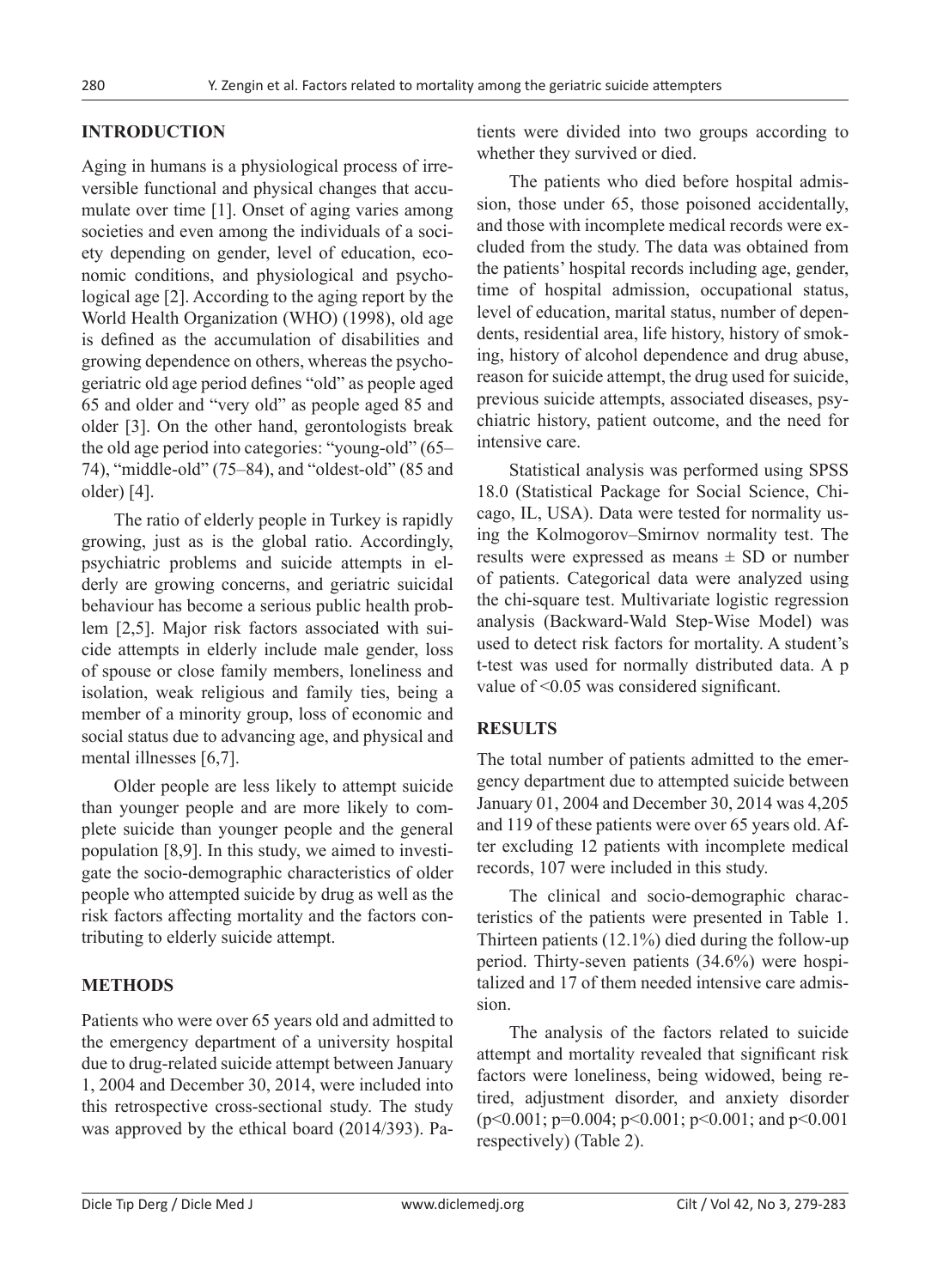| Socio-demographic<br>characteristics                                                                                                                     | Survived<br>$(n=94)$<br>n (%)                             | <b>Died</b><br>$(n=13)$<br>n (%)                     | <b>Total</b><br>$(n=107)$<br>n (%)                          |
|----------------------------------------------------------------------------------------------------------------------------------------------------------|-----------------------------------------------------------|------------------------------------------------------|-------------------------------------------------------------|
| Age (years, mean± SD)<br>Gender, n (%)                                                                                                                   | 74.9±7.4                                                  | 67.7±3.1                                             | $74.1 \pm 7.4$                                              |
| Male<br>Female                                                                                                                                           | 28 (29.8)<br>66 (70.2)                                    | 6(46.2)<br>7(53.8)                                   | 34(31.8)<br>73 (68.2)                                       |
| Marital status, n (%)<br>Married<br>Single<br>Widowed<br>Divorced                                                                                        | 37 (39.4)<br>2(2.1)<br>55 (58.5)<br>0(0)                  | 0(0)<br>0(0)<br>13 (100)<br>0(0)                     | 37(34.6)<br>2(1.9)<br>68 (63.6)<br>0(0)                     |
| Job, n (%)<br>Worker<br>Retirement<br>Other                                                                                                              | 3(3.2)<br>18 (19.1)<br>73 (77.7)                          | 0(0)<br>13 (100)<br>0(0)                             | 3(2.8)<br>31 (29.0)<br>73 (68.2)                            |
| Residential area, n (%)<br>With partner<br>With children<br>Loneliness<br>Nursing Home/ Rest Home                                                        | 37 (39.4)<br>34 (36.2)<br>21 (22.3)<br>2(2.1)             | 0(0)<br>0(0)<br>13 (100)<br>0(0)                     | 37(34.5)<br>34 (31.8)<br>34 (31.8)<br>2(1.9)                |
| Substance use, n (%)<br>Cigarette<br>Alcohol                                                                                                             | 25 (26.6)<br>0(0)                                         | 6(46.2)<br>0(0)                                      | 31(29.0)<br>0(0)                                            |
| Psychiatry History, n (%)<br>Depression<br>Anxiety<br><b>Adjustment Disorders</b><br>Schizophrenia<br><b>Bipolar Disorders</b><br>Other                  | 69 (73.4)<br>2(2.1)<br>(0)<br>3(3.2)<br>1(1.1)<br>2(2.1)  | 3(23.1)<br>6(46.2)<br>7(53.8)<br>(0)<br>0(0)<br>0(0) | 28 (26.2)<br>8(7.5)<br>7(6.5)<br>3(2.8)<br>1(0.9)<br>2(1.9) |
| Suicidal Reasons, n (%)<br><b>Mental Depression</b><br><b>Emotional Affairs</b><br><b>Economic Causes</b><br>Domestic Violence<br><b>Health Problems</b> | 31 (33.0)<br>18 (19.1)<br>11(11.7)<br>31 (33.0)<br>3(3.2) | 6(46.2)<br>0(0)<br>5(38.5)<br>2(15.2)<br>(0)         | 37(34.6)<br>18 (16.8)<br>16 (15.0)<br>33 (30.8)<br>3(2.8)   |
| Patient Outcome, n (%)<br>Discharge<br>Hospitalization                                                                                                   | 70 (74.5)<br>24 (24.5)                                    | 0(0)<br>13 (100)                                     | 94 (87.9)<br>37 (34.6)                                      |
| Need for intensive care, n (%)                                                                                                                           | 4(4.3)                                                    | 13 (100)                                             | 17 (15.9)                                                   |

**Table 1.** The socio-demographic characteristics of the patients

**Table 2.** Multivariate logistic regression results for factors affecting mortality in the elderly suicide attempt

| <b>Risk factors</b> | <b>Odds Ratio</b> | 95% Confidence<br><b>Intervals</b> | p value |
|---------------------|-------------------|------------------------------------|---------|
| Retirement          | 1.72              | 1 27 - 2 32                        | < 0.001 |
| Loneliness          | 1.61              | 1 24 - 2 10                        | < 0.001 |
| Be widowed          | 1 2 3             | 1 10 - 1 38                        | 0.004   |
| Adjustment disorder | 0.06              | $0.02 - 0.13$                      | < 0.001 |
| Anxiety disorder    | 0.09              | $0.04 - 0.21$                      | < 0.001 |

#### **DISCUSSION**

Suicide, a major problem facing all societies, is among the top 10 causes of death in the world and suicide rates may vary among countries [10,11]. However, there were no major difference in our study in the clinical and socio-demographic characteristics of the patients between the previous studies, loneliness, being widowed, being retired, adjustment disorder, and anxiety disorder were determined as effective risk factors affecting mortality for geriatric suicide attempters.

Loss of a spouse is one of the leading problems among older people. This problem is experienced by 51% of elderly women and by 14% of elderly men at least once in their lives [12]. However, loss of a spouse has different effects on women and men: while older women are more likely to live alone or with their children, men seem to suffer more from the loss, and this loss tends to be more devastating for men compared to women [13]. Moreover, the people who are excessively dependent on their spouse and have ambivalent feelings after spousal loss are likely to increase depressive symptoms, anxiety, and alcohol use and smoking, get ill and apply to doctors more frequently, and increase suicidal behaviors [11]. In our study, the majority of our patients were widowed, which can be an indication that the problems they experienced after spousal loss triggered their suicide attempts.

Retirement is another type of loss caused by aging, which leads to different effects on males and females. When older people retire, they lose many social roles, including that of productivity as well as authority and respectability [2,14]. Retirement is perceived as a negative phenomenon, and even a disaster, for individuals who make professional status the centre of their social role, those who are competitive, those who have high expectations of success, those who have limited contact with their family and limited participation in social activities, and those who cannot finalize their professional career as they planned [15,16]. Our results support the literature because retirement was found to be a risk factor for mortality in our patients.

Loneliness, which can be caused by loss of spouse, retirement, economic loss, loss of family and social support, or lack of personal and social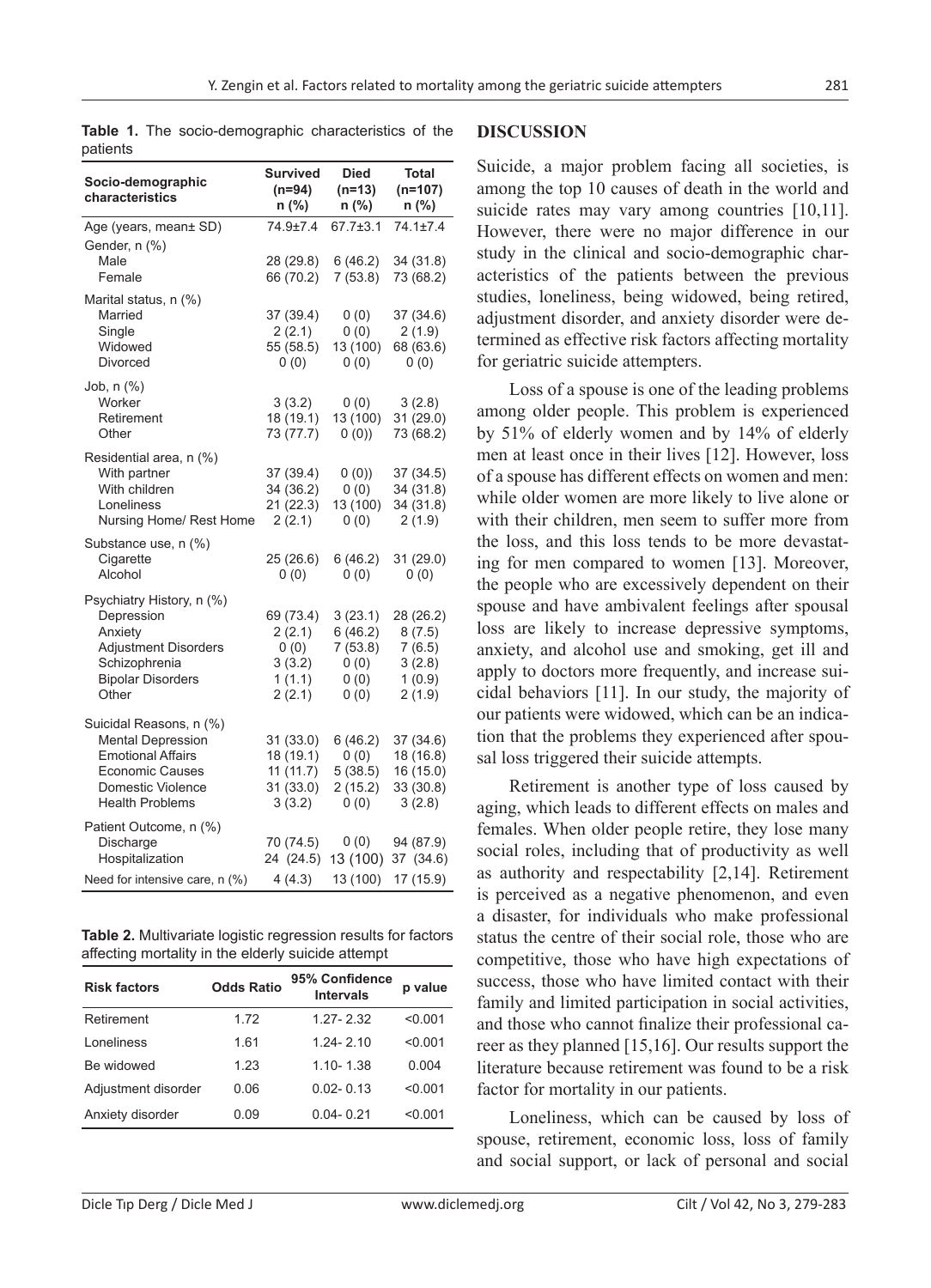interests, is a major risk factor for elderly suicidality [17,18]. Older people who are not satisfied with their life or do not have any future plans and life aims tend to suffer more from loneliness than other people [2,19]. A study conducted on 20,000 people in Canada revealed that individuals who suffered from loneliness had higher rates of suicidal thoughts compared to individuals who did not feel lonely [20]. In our study, living lonely was also revealed to be a risk factor for mortality, so we consider that loneliness increases both the risk of suicide attempt and the risk of suicide completion.

Psychiatric diseases are also associated with suicide attempts in elderly. Of these, depressive disorders are the most common [21,22]. A multicentre study revealed that 71% of elderly suicides resulted from psychiatric diseases, and more than half of the patients were clinically depressed during the suicide attempt [23]. On the other hand, it is reported that only 0–13% of elderly suicide attempters do not have any psychiatric diseases [24]. Similarly, in our study, about two-thirds of our patients presented with psychiatric diseases. We consider that aging leads to physical and mental loss as well as economic challenges and lifestyle changes and thus results in a higher predisposition to depression and increased risk of suicidality. Moreover, in our study, adjustment and anxiety disorders affected mortality, which suggests that psychiatric diseases in elderly people should be diagnosed, treated, and followed in their early stages.

The mean hospitalization rate for the suicide attempters in Turkey is 17.3%, but this rate increases to 31% for elderly patients with chronic diseases [25-27]. We found similar rates for our patients, and patients who were hospitalized to an intensive care units died. Therefore, we consider that indications for hospitalization should be clearly defined in suicide attempters, and these patients should be closely followed during the hospital stay.

Our study was limited because it was retrospective and a regional single centre study, and only patients who attempted suicide by drug ingestions.

## **CONCLUSION**

Loneliness, being widowed, being retired, adjustment disorder, and anxiety disorder are effective risk factors affecting mortality for geriatric suicidality. In light of the results of this study, we conclude that suicidal behaviors and suicide attempts can be reduced among elderly people—particularly those who are lonely and have lost physical ability or who have a psychiatric disease—by providing them with psychological support to help them maintain contact with their social lives and sustain their productivity.

### **REFERENCES**

- 1. Aslan M, Hocaoğlu Ç. Suicidal behavior in elderly. Current Approaches in Psychiatry 2014;6:294-309.
- 2. Shah A, Bhat R, Mackenzie S, Koen C. Elderly suicide rates: cross-national comparison of trends over a 10 years period. Int Psychogeriatr 2008;20:673-678.
- 3. Psychogeriatrics. Report of a WHO scientific group. World Health Organ Tech Rep Ser 1972;507:1-48.
- 4. The uses of epidemiology in the study of the elderly. Report of a WHO scientific group on the epidemiology of aging. World Health Organ Tech Rep Ser 1984;706:1-84.
- 5. Seydaoglu G, Satar S, Alparslan N. Frequency and mortality risk factors of acute adult poisoning in Adana, Turkey, 1997-2002. Mt Sinai J Med 2005;72:393-401.
- 6. Akıncı E, Akıllı NB, Köylü R, Cander B. A retrospective evaluation of the patients over 65 years old who treated in toxicology intensive care unit because of unintentional or suicidal poisoning. Turkish Journal of Geriatrics 2013;16:330-334.
- 7. Zengin Y, Gündüz E, Dursun R, et al. Evaluation of pregnant patients admitted to the emergency department with suicide attempt. J Clin Exp Invest 2015;6:115-120.
- 8. Hawton K. Assessment of suicide risk. Br J Psychiatry.1987;150:145–153.
- 9. Lynch TR, Mendelson T, Robins CJ, et al. Perceived social support among depressed elderly, middle aged and young adult samples: cross-sectional and longitudinal analyses. J Affect Disord 1999;55:159-170.
- 10. Duru G, Özdemir L. Causes of elderly suicide and preventive applications. Journal of Hacettepe University Faculty of Nursing 2009;16:34–41.
- 11. Sudak HS. Suicide-Psychiatric emergencies, In: Sadock BJ, Sadock VA, Ruiz P (Eds). Kaplan and Sadock's Comprehensive Textbook of Psychiatry. 9th edition. Lippincott Williams and Wilkins, Philadelphia 2010, pp 2717-2731.
- 12. Lynch TR, Mendelson T, Robins CJ, et al. Perceived social support among depressed elderly, middle aged and young adult samples: cross-sectional and longitudinal analyses. J Affect Disord 1999; 55:159-170.
- 13. Murphy E, Kapur N, Webb R, et al. Risk factors for repetition and suicide following self-harm in older adults: multicentre cohort study. Br J Psychiatry. 2012;200:399-404.
- 14. McClure GMG. Changes in suicide in England and Wales, 1960-1997. Br J Psychiatry 2000;176:64-67.